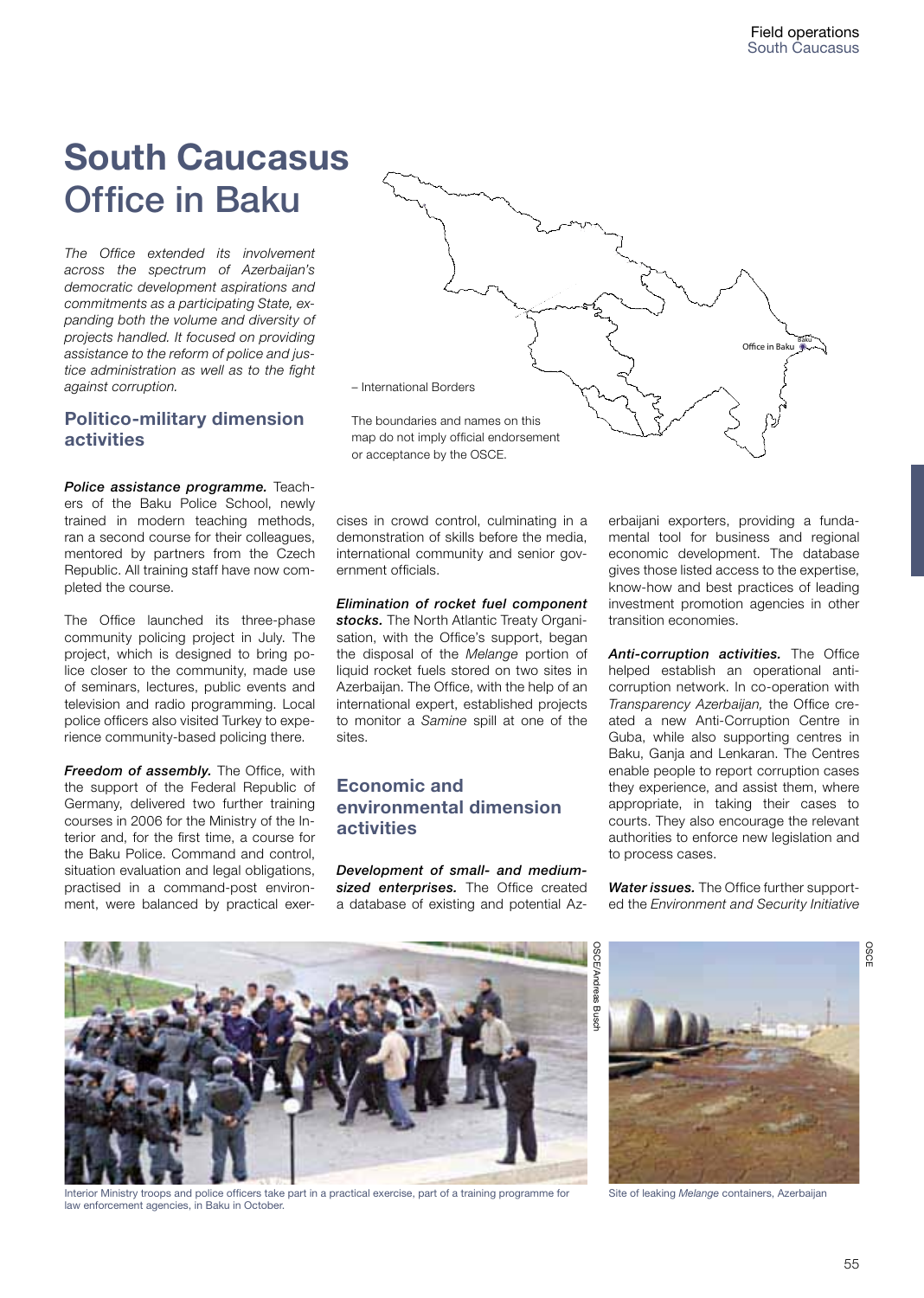*(ENVSEC),* a joint OSCE, UN Development Programme and UN Environment Programme activity. The Office also continued to support the OSCE/NATO South Caucasus *River Monitoring* Programme. Thirty water monitoring stations along the Kura and Araks river basin provide unique data for the management of the region's water resources, keeping a balance between increasing domestic and industrial demand and the needs of a fragile ecosystem.

## **Human dimension activities**

## **RULE OF LAW**

*Improving pre-trial detention.* An expert group established by the Office to improve the pre-trial system elaborated amendments to the draft law on Pre-Trial Detention and Custody on Remand, under review by the Parliamentary Standing Commission.

**Trial monitoring.** The Office monitored more than 250 trials in 2006 as part of its long-term programme to increase respect for the right to a fair trial and promote judiciary-legal reform in the country.

**Presumption of innocence.** The Office issued a report on the practice of presumption of innocence in the country. Among its recommendations were that public officials and the media refrain from damaging the reputation of the accused and that public officials' comments on ongoing criminal cases be more closely regulated.

*Improving juvenile justice administration.* Representatives of various ministries and civil society met regularly to discuss the development of a juvenile justice system as part of the Office's efforts to help harmonize national legislation and procedures with the country's international obligations on children's rights. The working group's brief included issues relating to prevention, penalties and social integration.

*Torture prevention programme.* The Office delivered more than 25 training courses for judges, officers of prosecutors' offices and administrators of penitentiary institutions.

The Office published a booklet, entitled *200 Questions– 200 Answers about Torture.* for the public and a manual, *Discovering and Punishing Torture,* for investigators, lawenforcement officials, judges and lawyers.

## **DEMOCRATIZATION**

*Capacity-building programme.* The Office organized two workshops for domestic non-governmental organizations (NGOs) working in the fields of gender mainstreaming, women's rights and antitrafficking. They highlighted a variety of advocacy methods including public participation, impact litigation and community organizing. In December, the Office followed up with training courses on media relations skills.

The Office supported the process of drafting laws on public associations, foundations, charities and volunteer associations and highlighted shortcomings in existing laws.

*Freedom of the media.* Through a series of seminars, the Office promoted more balanced, informed and inclusive media coverage and facilitated responsible and inclusive public discussion of issues such as labour migration, domestic violence and anti-trafficking. The Office supported training for journalists and government spokespersons to strengthen their professional skills and, in May, resumed its media roundtables to provide an information-sharing platform for international organizations.

To improve the media's legal environment, the Office helped initiate a discussion on defamation and libel law. A journalists' union, with Office support, will lobby for complete decriminalization of libel as well as for revisions to the civil code, focusing particularly on establishing appropriate ceilings for damages.

The Office commissioned a British Broadcasting Corporation team to assess public television's current operations and immediate development needs. The report, delivered in October, serves as a basis for the Office's ongoing effort to help public television transform into a professional, balanced public broadcaster.

*Domestic violence.* The Office facilitated discussions on the draft Law on Domestic Violence and helped co-ordinate efforts to train police and the judiciary, particularly in rural areas.



More than 150 women lawyers, legal experts and law students attended an OSCE-organized conference on the participation of women in the legal sector, in Baku on 28 November.

*Gender issues.* In February, the Office sent a team to southern Azerbaijan in order to assess any discrimination and inequality faced by women, locate governmental and NGOs active in alleviating problems in this field, and recommend strategies to promote gender equality. The team recommended establishing a centre in 2007 to reach out to all women in the region. In May, the Office facilitated an in-depth public discussion on the *Law on Equality* in order to increase public awareness, transparency and accountability in the process of drafting the law. Participants presented their comments and recommendations to the drafters.

*Trafficking in human beings.* The Office and the Ministry of the Interior refurbished a building designated as the country's first secure accommodation for victims and those at risk of being trafficked. The Office also designed and funded a training scheme for at-risk women in the northern regional town of Guba. With the support of the municipal government, young women gained secretarial skills and were helped to find employment, thereby reducing their vulnerability.

#### **Head of Office:**

Ambassador Maurizio Pavesi Revised unified budget: €1,733,000 www.osce.org/baku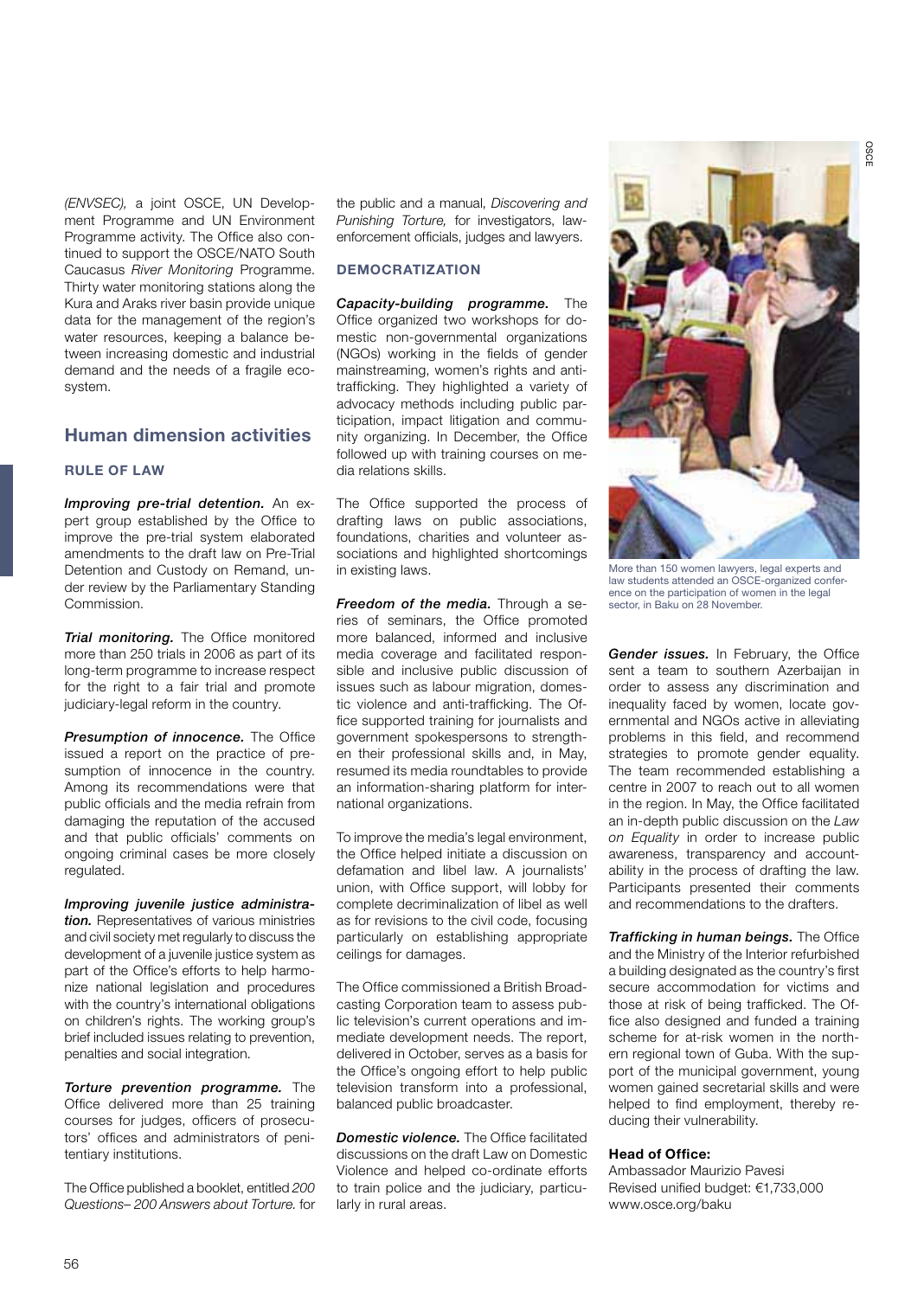# Mission to Georgia

*The Georgian-Ossetian conflict resolution process – one of the main focuses of the Mission's mandate – saw development of confidence through economic rehabilitation this year, but it made little political progress. Dialogue within the Joint Control Commission (JCC) was stalled by year-end, with no progress toward demilitarization. Several incidents exacerbated ever-present tensions in the zone of conflict. These included the firing on a Georgian Ministry of Defence helicopter flying over the zone, a fatal exchange of fire between Georgian and Ossetian militia and various explosions, including several from landmines.*

*Despite this, important achievements in the area of confidence building were made. The Mission completed a needs assessment study into the economic infrastructure in the zone of conflict and adjacent areas and subsequently launched a large OSCE-led international Economic Rehabilitation Programme.* 

*The Mission further developed its human rights and rule of law programmes, notably for penitentiaries, to reach more of the regions. It assisted the Central Election Commission reform process before and after the October local elections. The Mission continued to help build the Government's capacities for border management, police reform and action against terrorism. It also helped support the development of the Government's policy on good governance and anti-corruption.* 

## **Politico-military dimension activities**

## **CONFLICT RESOLUTION**

*Georgian-Ossetian conflict.* To help resolve the conflict peacefully, the Mission took advantage of the political, economic and human dimension tools at its disposal.

On the political front, it participated actively in meetings of the JCC, co-chaired by the Georgian, South Ossetian, North Ossetian and Russian sides, and intensified consultations with all stakeholders to ensure that the sides maintained dialogue and searched for mutually acceptable solutions.



The Mission continued to urge the sides to improve the security situation, in particular with proposals to move forward the demilitarization of the zone of conflict and to promote joint law enforcement cooperation.

The Mission has carried forward several initiatives to build confidence among the communities, including programmes on economic and infrastructure rehabilitation, civil society and human rights development and conflict reporting training for journalists for unbiased media coverage of events.

Monitoring the activity of the Joint Peacekeeping Forces (JPKF) and the security situation in the zone of conflict continue to be important Mission tasks.

*Georgian-Abkhaz conflict.* The peace process resumed within the UN-led Coordinating Council of the Georgian and Abkhaz sides in May, but was again suspended in July after a large-scale Georgian special operation in the Georgian-controlled upper Kodori Valley in Abkhazia and the establishment there of the 'Government-in-exile'.

## **Economic rehabilitation in the zone of the Georgian-Ossetian conflict**

The Mission has been engaged in two major economic rehabilitation initiatives in the zone of conflict. The sides agree that implementation of such programmes serves as an effective mechanism for confidencebuilding and, ultimately, for the full-scale resolution of the conflict. The Mission continued to co-ordinate a programme funded by a €2.5 million European Commission grant. The Mission also launched a unique international initiative stemming from an OSCE-led needs assessment study into social infrastructure, roads, agriculture, business and finance. Backed by international pledges of almost €8 million,



and in close co-operation with the four sides and the international community, the Mission commenced the implementation of the large-scale *Economic Rehabilitation Programme* in October by developing plans and logistics for immediate projects such as the rehabilitation of the Tskhinvali water supply system and the provision of grants to local agricultural associations.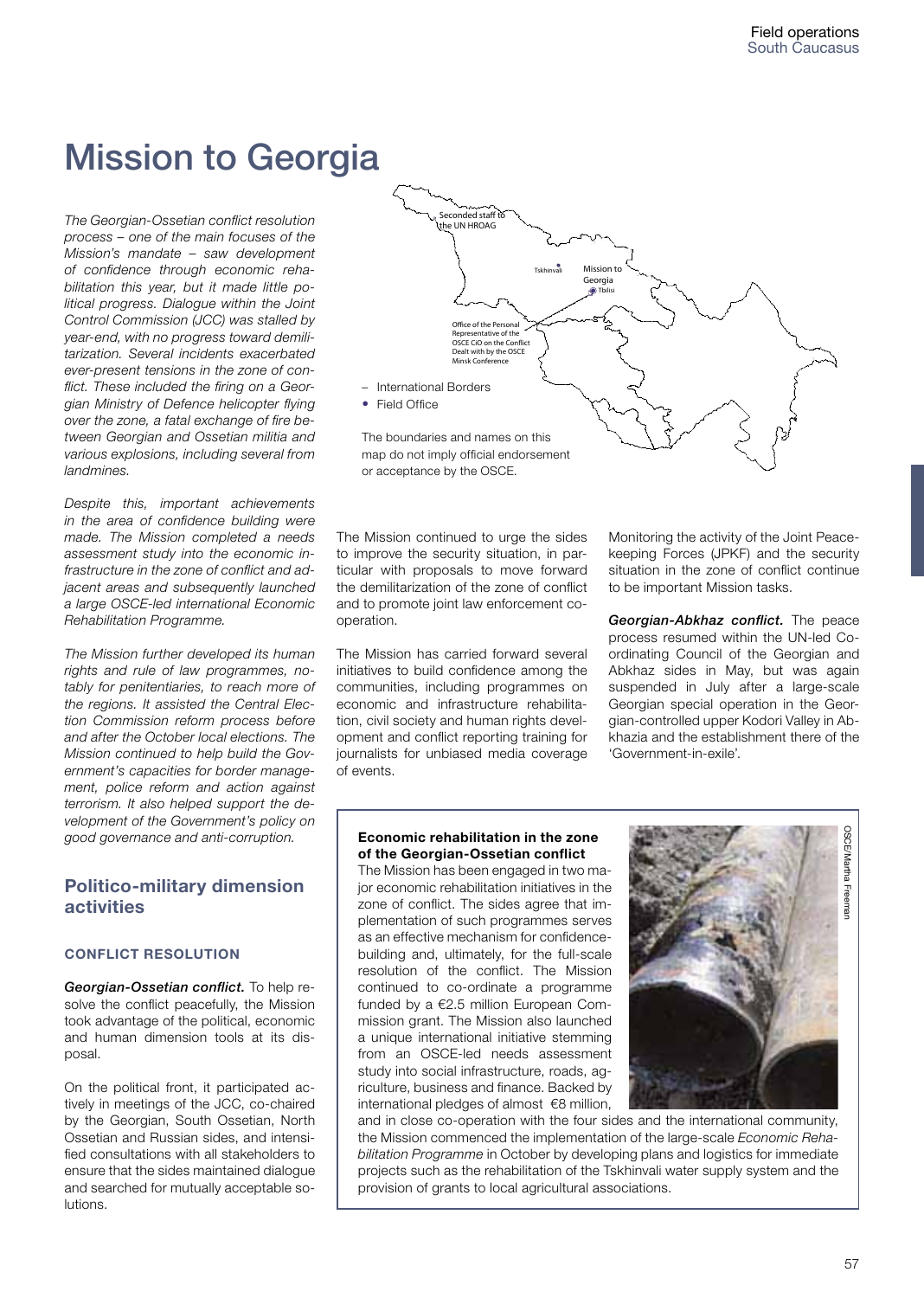

Mission Military Monitors and the Head of Mission Ambassador Roy Reeve in the zone of the Georgian-Ossetian conflict

Still lacking agreement from the Abkhaz side, there was no progress in 2006 regarding the opening, in Gali, of a branch office of the joint UN-OSCE Human Rights Office in Abkhazia, Georgia.

## **OTHER POLITICO-MILITARY DIMENSION ACTIVITIES**

*Destruction of obsolete weapons.* The Mission continued dismantling obsolete ammunition and destroying munitions which could not be dismantled. It improved infrastructure at the ammunition dismantling base, reprocessed nearly 3,500 containers of smoke chemicals and completed the installation of TNT smelting equipment.

**Police reform.** The Mission continued to assist the Ministry of Internal Affairs in implementing its police reform, laying the foundation for future work in areas such as human resources management and community policing development.

To combat money laundering, the Mission

helped the Ministry and financial police increase analytical capacity by organizing the introduction of advanced software.

*Action against terrorism.* The Mission launched a series of specialized crisis management training programmes and assisted the Ministry of Internal Affairs in developing a Crisis Management Centre.

In co-operation with the United Kingdom's Cranfield University and New Scotland Yard, the Mission prepared the way for the establishment of a Bomb Data Centre in Georgia.

Other projects contributed to the strategic objective of the OSCE's *Counter-Terrorism Programme* by supporting a sustainable capability within the Georgian Ministry of Internal Affairs to develop its long-term counter-terrorism capacity.

The Mission helped Georgian agencies strengthen co-operation with European counterparts, notably with Austria, France, Romania and Spain.

*Strengthening border management capacities.* In June, the Mission successfully completed a year-long programme to improve the capacity of Georgian Border Police in border management. The OSCE Mission's *Training Assistance Programme* aimed at transferring the skills it had gained from five years of bordermonitoring experience.

A total of 784 mid-ranking and noncommissioned officers completed the



The Mission assists the Georgian border police to build capacity in border management.

training, some of whom were identified as potential future instructors.

In August, the Mission launched a new three-pronged training programme:

- Training of Trainers addressing the request from the Georgian Border Police to assist in establishing a functional training unit
- Rapid Reaction Training increasing the capabilities of the Rapid Reaction Unit of the Georgian Border Police
- Operational Planning addressing Senior Border Management Personnel in the Regional Command and Georgian Border Police Headquarters





The Mission assisted the Ministry of the Interior to implement its reforms, including the stocking of the Policy Academy library.



A 'hostage' is released during an exercise, after members of a special police team held negotiations with the 'hostage-takers'. The Mission and experts from the French special unit RAID organized hostage negotiations training for the Ministry of Internal Affairs.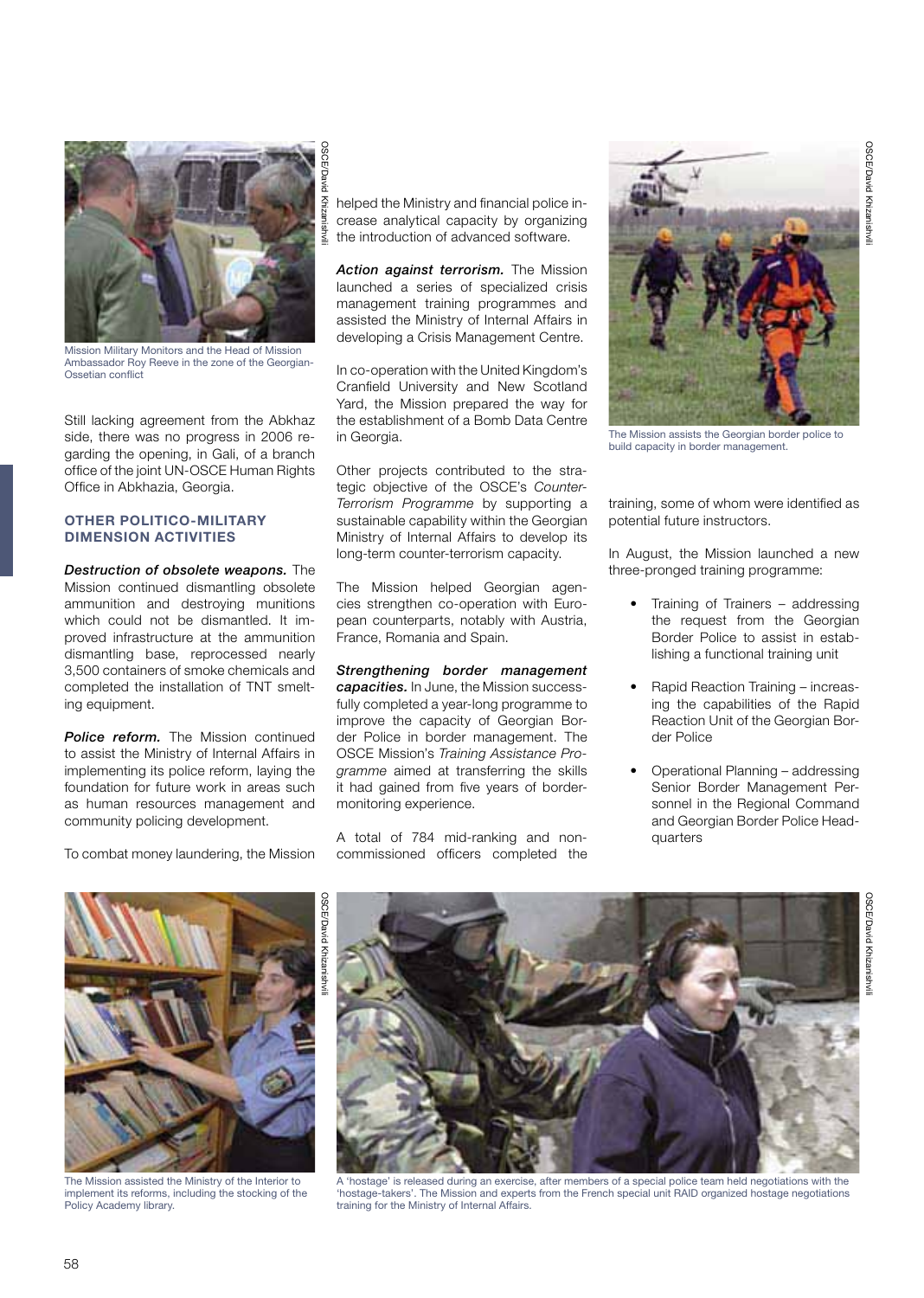# **Economic and environmental dimension activities**

*Economic issues.* The Mission focused on developing small- and medium-sized enterprises, on supporting the fight against corruption and on providing economic policy guidance to the Government. The Mission also produced a trade-facilitation handbook on new customs regulations for distribution at borders, organized a youth summer camp on the basics of entrepreneurship, and completed an extensive analysis, conducted with Parliament, designed to foster sound economic policy planning.

*Environmental issues.* The Mission worked on identifying environmental problems that can result in instability and potentially lead to conflicts. Assisted by the Co-ordinator of OSCE Economic and Environmental Activities, the Mission supported the OSCE-UN Environment and Security (ENVSEC) initiative in developing projects in areas of environmental concern. It further supported the NATO-OSCE *River Monitoring* project, and continued to help raise public environmental awareness through the Aarhus centre.



The Mission offers expertise and assitance towards helping the Georgian government fight corruption and money laundering.

## **Human dimension activities**

#### **HUMAN RIGHTS**

The Mission continued monitoring cases of individual human rights violations. It monitored trials, providing legal advice to victims and addressing alleged violations with the Government. The Mission also monitored conditions in Georgian prisons and the Government's efforts to reform the judiciary.

It provided comprehensive training programmes on international human rights



NGO representatives receive certificates for OSCEfunded human rights training of trainers.

law for the staff of the Ministry of Justice, on criminal law for the investigators and prosecutors of the Autonomous Republic of Ajara and on newly adopted labour legislation for public servants.

The Mission initiated and funded human rights education in schools in the regions and supported a programme of free legal aid for prisoners in remand custody in western Georgia.

## **DEMOCRATIZATION**

Much activity this year focused on Kvemo Kartli, a region heavily populated by national minorities. Technical and financial support was given to three resource centres to provide IT classes, legal advice and human rights training to the local Azeri, Armenian and Georgian population, as well as Georgian-language training where needed. The Mission provided capacitybuilding assistance to a number of newly founded NGOs in the two remote districts of Tsalka and Dmanisi.

In the run-up to the October 2006 local elections, the Mission held co-ordination meetings, at the technical and ambassadorial level, with governmental structures and international organizations. It assisted the Central Election Commission by financing the launch of a more comprehensive and informative website and, together with the National Democratic Institute and the Council of Europe, gave strategic advice. In addition, it financed monitoring and auditing of the Central Electoral Commission's voter list update. In collaboration with the ODIHR, the Mission and Parliament established and managed the Centre for Parliamentary Reform, which will co-ordinate donor activities and provide strategic advice to the parliamentary leadership.

*Rule of law.* The Mission developed practical recommendations for the effective reform of penitentiary institutions, arranged a professional training programme for penitentiary and probation staff and supported rehabilitation programmes for inmates.

*Anti-trafficking.* The Mission worked with the Government and civil society towards the adoption of anti-trafficking legislation. It delivered training for law enforcement officials and the media and implemented a small grants programme for urban and regional NGOs to combat trafficking at the grass-roots level.

*Freedom of the media.* The Mission concentrated on improving the flow of information between Tbilisi and regions mainly populated by non-Georgian-speaking ethnic minorities. In the Marneuli and Bolnisi districts the Mission funded the re-broadcasting of the public television evening news, simultaneously translated into Azerbaijani. The Mission also facilitated a trip of 15 journalists from leading Tbilisi newspapers to the southern district of Samtskhe-Javakheti, to encourage and support accurate reporting about this Armenian-speaking region in media publications with national coverage.



Representatives of the Mission and other international organizations visit a new penitentiary in Kutaisi.

## **Head of Mission:**

Ambassador Roy Reeve Revised unified budget: €11,690,600 www.osce.org/georgia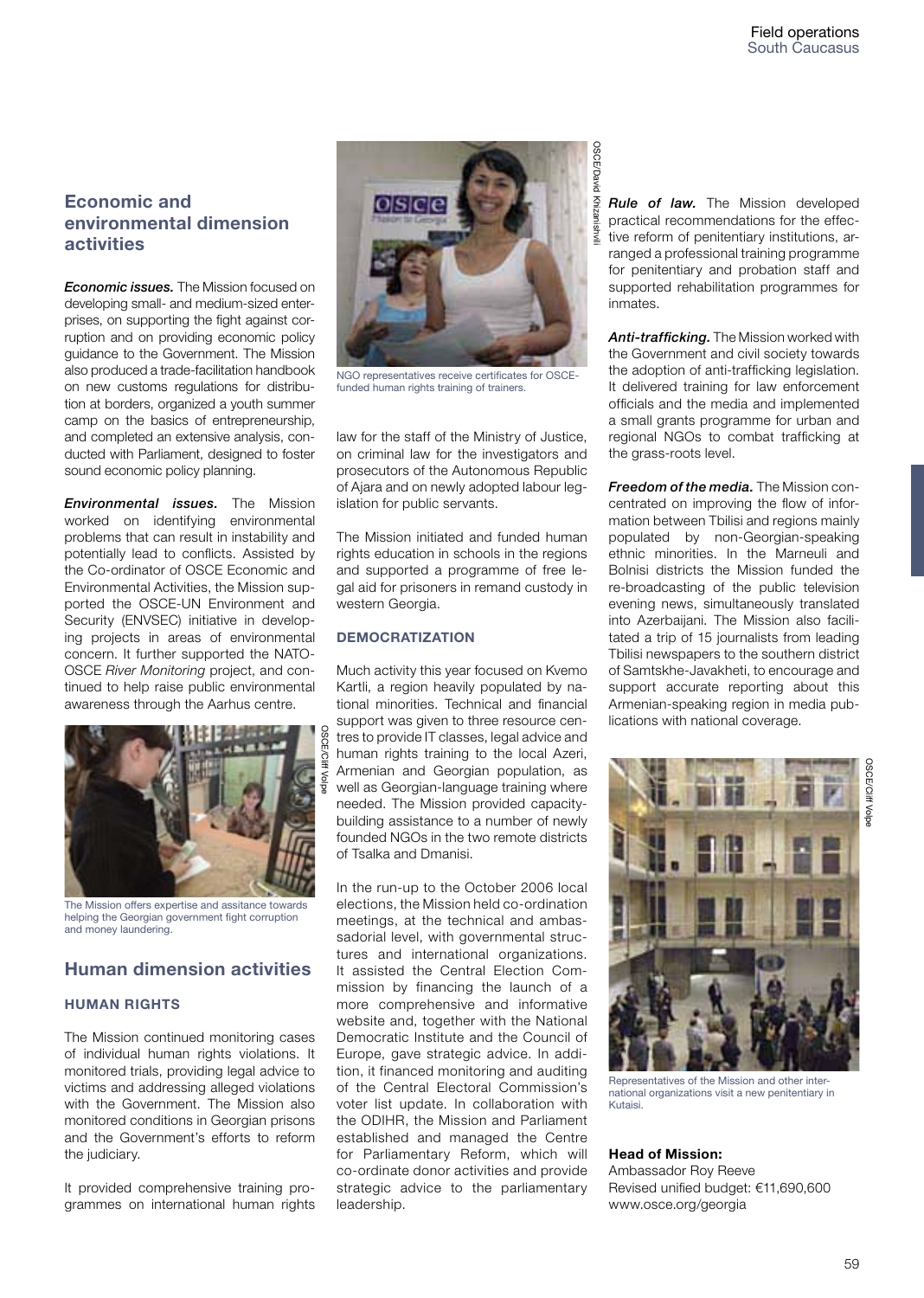# Office in Yerevan

*The Office made significant strides in 2006 on two major ongoing projects: the recycling of rocket fuel component and the promotion of trust between the police and the population.*

*The Office also widened the scope of its activities in the economic and environmental sphere and focused on providing legal and policy expertise on elections, migration, anti-trafficking, media and cyber security. It worked to build capacity in the fields of human rights, gender equality and youth leadership.*

*Electoral reform.* In light of the May 2007 elections, the Office assisted the authorities in reforming the *Electoral Code* in line with the ODIHR and Venice Commission recommendations. Most of these recommendations were incorporated into the text of the amendments. The Office also supported the publication of two manuals on election administration procedures.

*Support to the National Assembly.* Building on past years' experiences, the Office supported professional capacitybuilding of National Assembly staff through a three-week training course and a study visit by selected staff members to the Federal Parliament of Belgium.

*Fighting corruption.* The Office assisted the anti-corruption NGO coalition through the establishment of a pilot network of anti-corruption reception centres in Yerevan and the regions. The Office and its international partners also discussed strategies aimed at tackling corruption practices through the review of the Gov-



ernment's new *National Anti-Corruption Strategy for the 2007-2010 period.* 

# **Politico-military dimension activities**

*Police assistance programme.* The Office completed the renovation of the Police Training Centre and in November initiated a follow-up project to introduce a new curriculum and improved training methodology. It also launched a project on communitybased policing in a pilot district.

Cyber security. The Office, jointly with a Task Force composed of experts from law enforcement agencies, organized a roundtable to recommend legal and practical measures to improve information security and combat the use of the Internet by terrorists.

*OSCE communications network.* The Office assisted the Ministry of Defence in obtaining the necessary equipment, tech-

#### nical assistance and training to connect to the OSCE Communications Network.

# **Economic and environmental dimension activities**

*Supporting the development of smalland medium-sized enterprises (SMEs).* The Office supported the elaboration of the *SME Statistical Guidebook 2004-2005*

and commissioned the development of an Indicators' System aimed at measuring the effectiveness of government SME support. The Office also contributed to the translation into Armenian of the OSCE *Best-Practice Guide for a Positive Business and Investment Climate.*

*Promoting principles of the Aarhus Convention.* New Public Environmental Information Centres started operation with the Office's support in Syunik, Tavush and Lori provinces. The Centres help create a climate of transparency in environmental

#### **Elimination of rocket fuel component stocks (***Melange***)**

As part of its economic and environmental and politico-military activity to dispose of *Melange*, the Rocket Fuel Component Disposal Facility at Kaltakhchi in the north of Armenia was inaugurated on 12 May.

"The *Melange* project in Armenia is an outstanding example of what practical cooperation between the OSCE and a participating State can achieve and could well serve as a model throughout the OSCE region," said OSCE Secretary General Marc Perrin de Brichambaut, who attended the inauguration at the invitation of Armenian Defence Minister Serge Sargsyan.

The Office initiated the project in response to a request by Armenia's Defence Ministry to assist in recycling 872 tons of the highly toxic and volatile substance in an environmentally friendly way, converting it into a mineral dressing for agricultural use.



OSCE Secretary General Marc Perrin de Brichambaut (right) and Armenian Defence Minister Serge Sargsyan at the opening of a *Melange* processing installation at Kaltakhchi, Lori province on12 May.